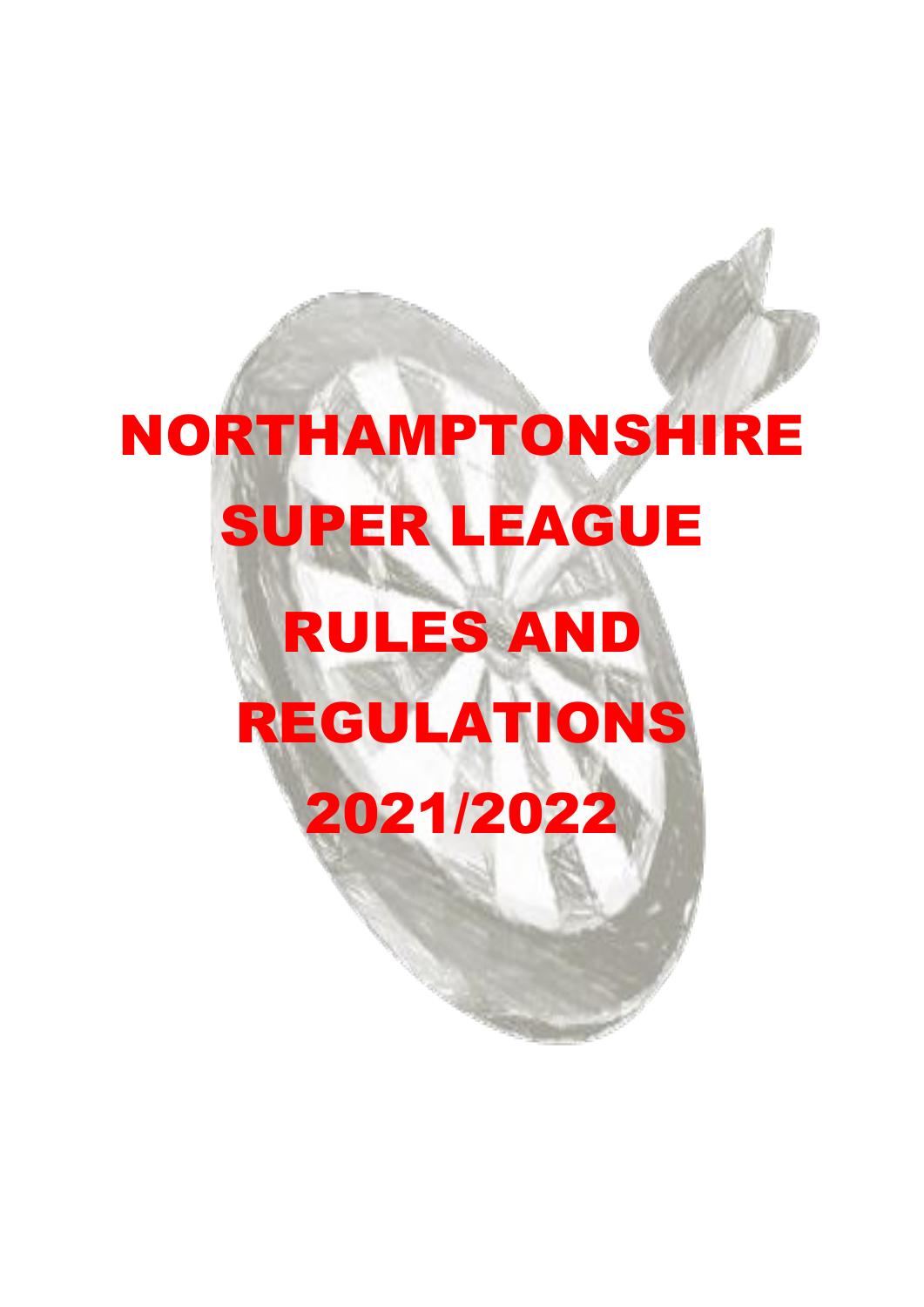## PLAYING FORMAT

Northamptonshire Super League will be played on a Friday night on the dates provided on your fixture lists.

- The teams are to be of 10 player, 7 men and 3 ladies.
- No team can enter the league unless they have a men's and ladies team.
- The playing format is 2 men play, then 1 lady, then another 2 men, then the  $2^{nd}$  lady, then 2 more men, then the last lady and then the last man is to play.
- Captains are to make a draw to decide the order of play before entering the order of play onto the computer.
- Before the order of play is drawn out the captain can choose to put two man players and one woman player where they want before the draw. They write the player and position down on paper and it is presented at same time as the opposing captain, so they do not change the selection after seeing the other team's selection.
- The away team is to throw first in legs 1,3,5, and 7 for the men and 1 and 3 ladies.
- Only 6 practice darts are allowed before the beginning of each game. The players can practice while waiting of the officials to arrive but once everyone is in place the players have six darts practice and the game will begin.
- Games are to start 8.30 prompt.
- Team captains are to have made the draw by 8.15pm.
- Game format is best of 5 legs 501. Straight start and the finish must be on a 'double'.
- The 'Bust' rule shall apply, IE: if a player scores more than the number required then that score shall not count, and the player's score shall revert to the score the player required prior to the throw.
- Any darts mistakenly thrown by a player after scoring the required 'double' shall not be counted, as the respective leg, set, or match is concluded by the dart scoring the required 'double'.
- If a player is late a reserve must be used, if no reserves are available the game is forfeited. If a player is in the venue and entered in the draw no reserve can used.
- Teams arriving late to games can incur a 1-point penalty for every 15 minutes that they are late after 8.30pm. If a team is late, it must be noted on the super league result sheet for the super league secretary to action.
- Ladies can play in a men's team, but only if the men's team do not have enough players. The ladies average will go on the men's average sheet. The lady can then play in the ladies team the following match. The lady cannot play in the men's and the ladies team on the same night.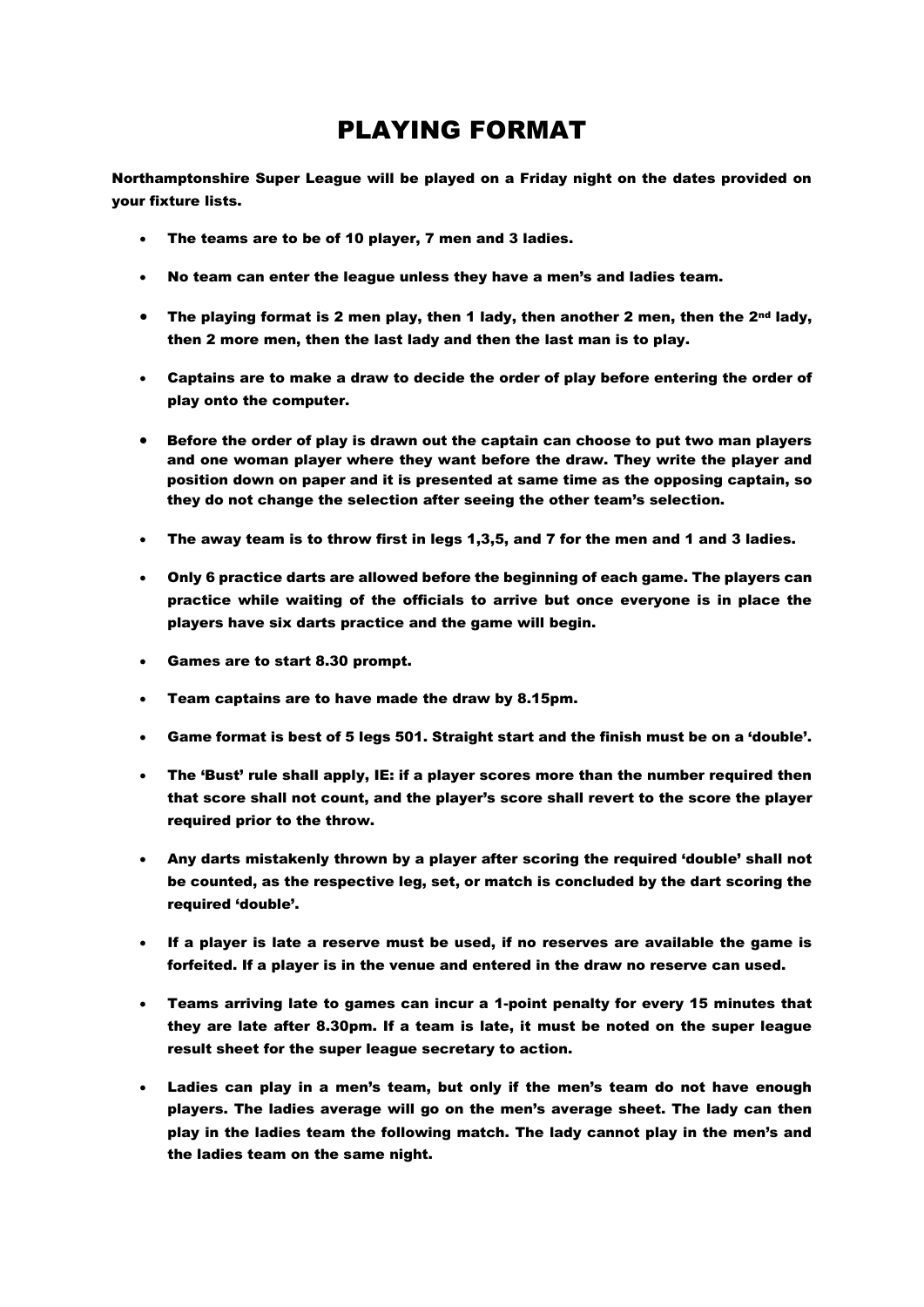- If a team is short a player, the no player/bye will be the last player in the draw.  $7<sup>th</sup>$  for the men and 3rd for the ladies.
- If a player is playing for an average, it must be an actual winner average to qualify for the highest average of the week.
- Each team will play each other three during the season.

#### THROW

- A player shall throw darts from a standing position, except in those circumstances when a physical disability or physical injury requires a player to adopt a nonstanding position. (IE: a wheelchair, or a similar form of support.)
- All darts must be deliberately thrown, one at a time, by, and from, the player's hand. All darts must be thrown with the needlepoint aimed towards the face of the dartboard.
- If a dart is not thrown in this manner, then the 'throw' will be declared a 'foul throw' and will not count in that respective leg.
- A throw must consist of a maximum of 'three darts' unless a leg or match is completed in less than 'three darts'.
- If a player 'touches' any dart, which is in the dartboard, during a throw, then that throw shall be deemed to have been completed.
- Any dart bouncing off, or falling out of, the dartboard, does not count, and shall not be re-thrown.
- Darts shall be retrieved from the dartboard by the thrower but only after the score has been 'called' by the scorer and recorded by the markers.
- A protest about the score called, after the retrieval of the dart, or darts, may not be upheld.
- All scores. and subtractions made, should be checked by the markers, and the players after each throw, and where practicable, before the next player's throw commences.
- No indication of the required 'double' shall be given by the scorer, or anyone else. (IE: '32' required and NOT 'Double 16')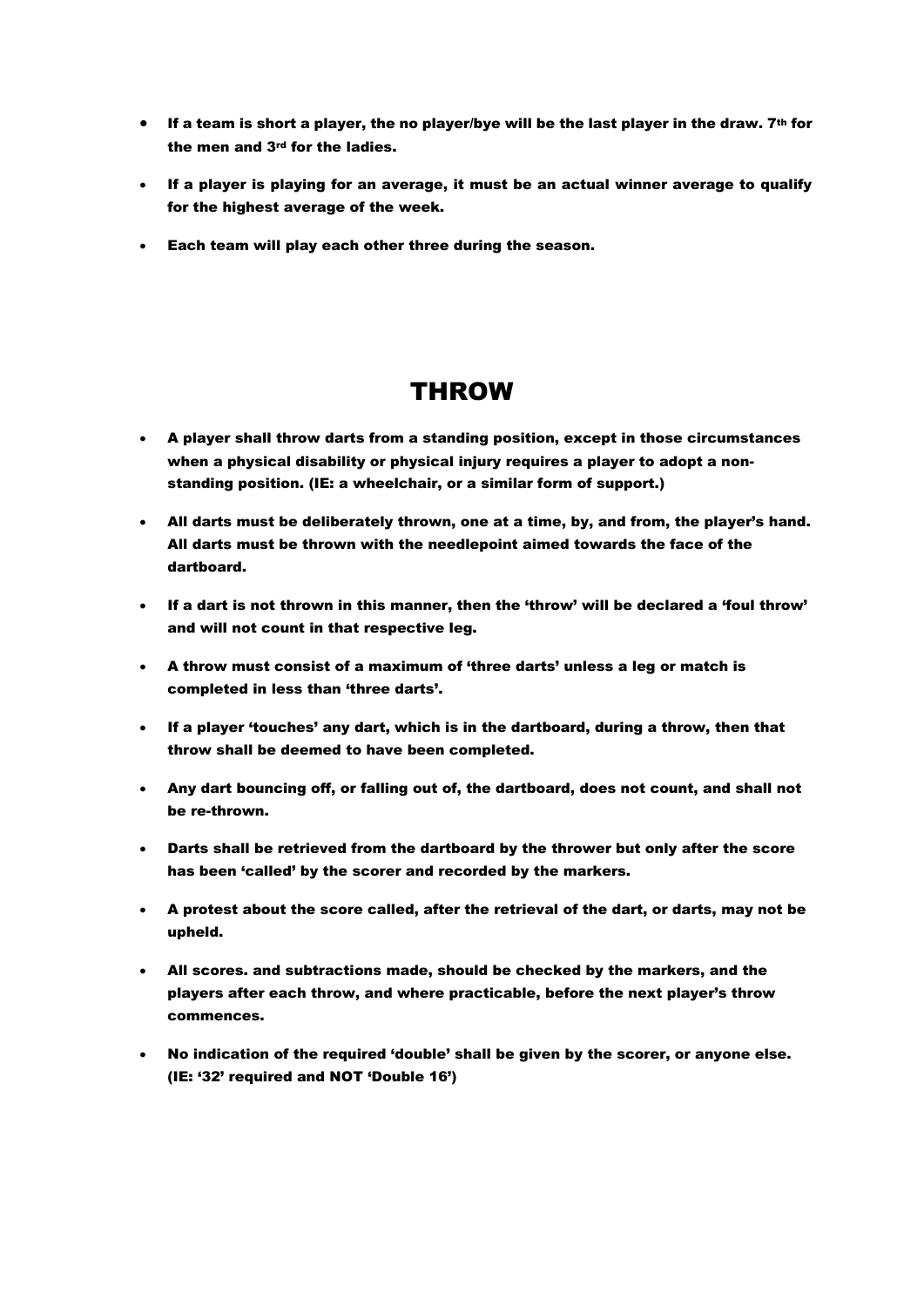### Dart Board Set Up

- Matches must be played on a Mission Samurai II dart board.
- Height to be 5'8 to the bull and  $7'9''$  to the oche.
- All matches are to be played from behind a raised oche, if there is no raised oche a team can refuse to play. During a match, no player shall tread on any part of the oche. Nor should any dart be thrown by a player unless their feet are behind the toe line of the oche. If this is not adhered to a "no throw" will be called.
- A player wishing to throw a dart, or darts, from a point on either side of the raised Oche must keep his feet behind an imaginary straight line extending on either side of the raised Oche.



• A dart shall only score if the point remains in, or touches the face of the dartboard, within the outer double wire, and having been 'called', shall be retrieved from the dartboard by the player.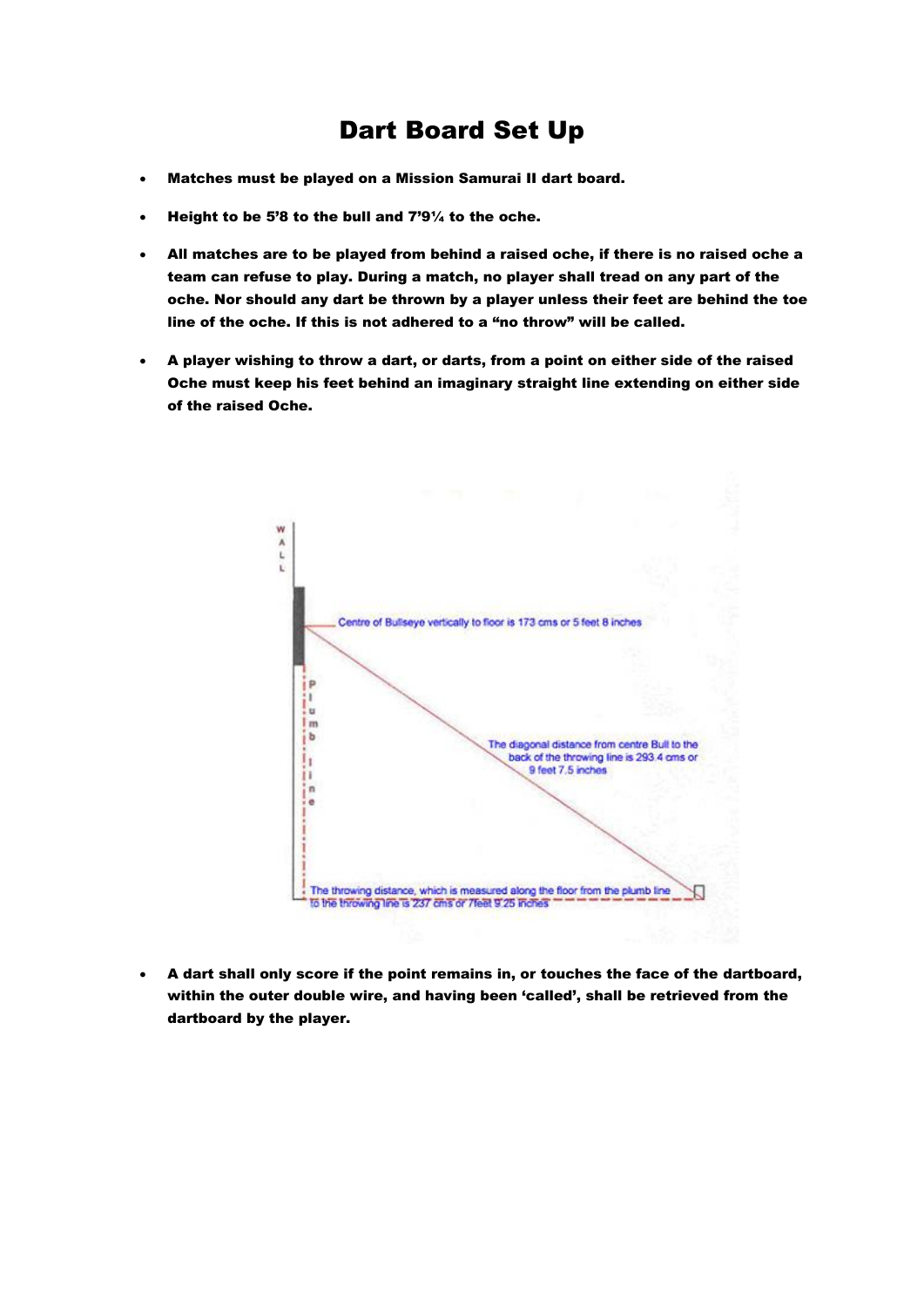## Super League Fees

- Super League fees are agreed at the AGM at the end of each season.
- All monies owing from the previous season must be paid before the next playing season starts.
- Registration fees are £100 per team and this fee enters all the teams into the team knock out.
- The registration fees should be paid by the 1st county match of each season.
- If necessary, this can be split into two payments, £50 to be paid by the first county match and the second payment to be paid by the county game in January.
- If the payments are not made on time, there will be a £10 fine. If the payments are still not made, then there could also be a point deduction put on the team.
- Match fees are £20 per game. This is paid for by collecting £2 from each of the ten players.
- In the event of a game being forfeited, the team with the player short must pay the opposing player's subs of £2 per game and the £2 subs for the missing player. This is to be paid on the night to the opposing team's captain.
- There is a registration fee of £10 for each player signed on to play in the team.
- You can pay any money owning direct to the super league secretary, who will give you a receipt for the payment. You can send a cheque to the address below; all cheques need to be made out to Northants Super League.

Sent cheques to Angela Barrow , 35 Reeth Close, Leicester, LE4 0SP.

• You can also make payments directly into the bank using account number – 26159960 sort code – 77-15-06

Please use your team's name as a reference and email the super league Secretary that you have made a payment.

• No team should be more that £100 in debt to the super league at any giving time during the season.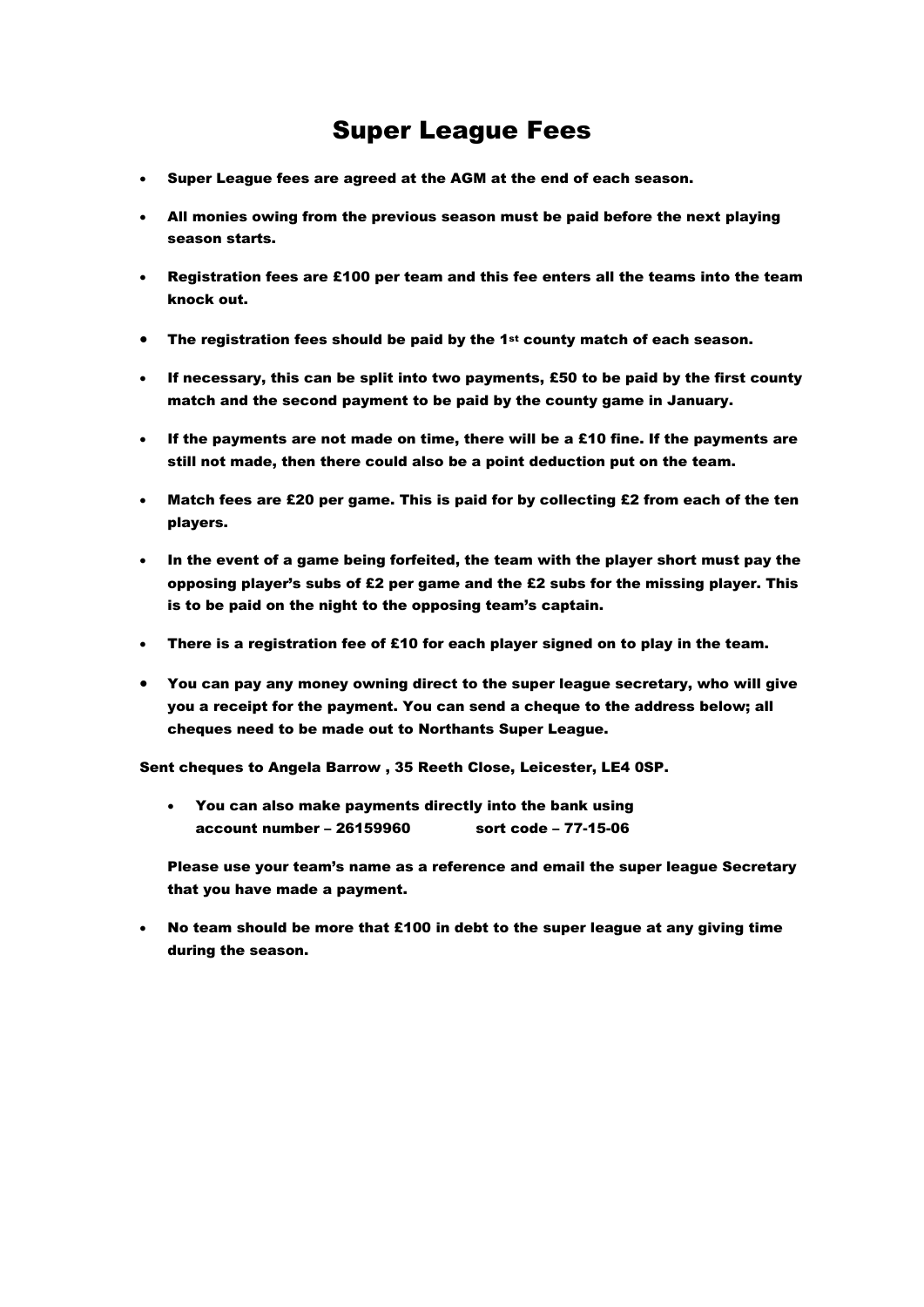## Signing on Sheets

- Signing on sheets are provided by the Super League Secretary at the beginning of each season.
- Each player is required to complete one of these forms.
- These forms are used to complete a data base that is then sent to the UKDA.
- These forms will be used to provide contact details for the county secretary, who will contact player if they have been selected to play for Northamptonshire County.
- These forms also must be sent to the UKDA.
- These forms should be returned to the Super League Secretary in a timely manner.
- £10 should be collected from each player signing on to play super league.
- All signing on sheets should be sent to the super league secretary Angela Barrow ,35 Reeth Close, Leicester, LE4 0SP.
- Players can only sign on until 2/3 point of the season.
- After the first game of the season the super league secretary must be informed, on the same night, of any new players signing on during the season by phone or text, on 07464621754.
- Any player, who has signed on for a team but has not played for that team, can transfer to another team, but must inform the super league secretary and have the transfer confirmed before playing for the other team.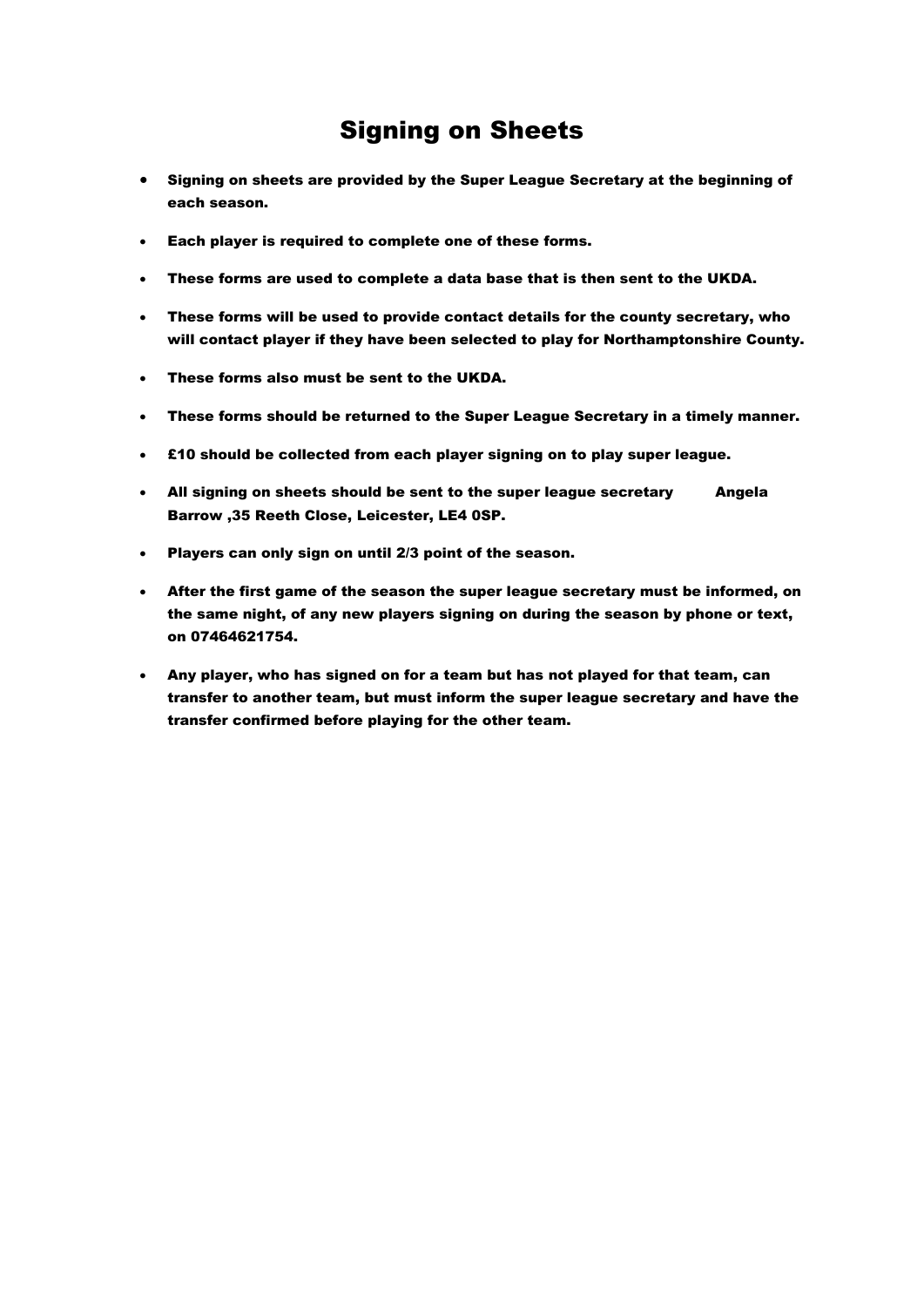## RESULT SHEETS

- For the teams still using the result sheets. Each team should have markers to complete the sheets and to work out the players averages.
- HOW TO WORK OUT A PLAYERS DARTS AVERAGE

Number of legs played x 501

E.G. if you play 4 legs it is 501  $\times$  4 = 2004

Minus the score left in the losing legs

Divided by the number of darts used in the set

 $501$  x number of legs played – score left in losing legs = players darts average

Number of darts used in the set

Work to two decimal places, if the third figure is a 5 or above, then add one to the second decimal place. (E.G 28.789 = round up to 28.79)

- Win averages should be written in red pen, with the losing averages in black or blue.
- All scores of 100 or above should be in red. 180's should be hi-lighted on the sheet.
- Result sheets are to be sent to the super league secretary by the following Thursday.
- Send to Angela Barrow, 35 Reeth Close, Leicester, LE4 0SP.
- There will be a 1-point deduction for any late sheets.
- 2 points will be given for a win. If teams are on the same points at the end of the season, then the legs will decide the winner. If it still a draw, then a play-off will decide the winner.
- The Super League Secretary is responsible for sending out regular result tables and averages.
- Any team withdrawing from the league in the first half of the season will have all results deducted completely. If during the second half of the season, the first half results will stand.
- Teams using darts for windows can send the results sheets to [no1dartsfan@msn.com](mailto:no1dartsfan@msn.com) in a PDF format. The late sheet penalties still apply.
- Both teams need to complete a result sheet and both teams must send a copy to the super league secretary.
- All team should have a back-up paper version of the result sheet in case the computer goes down for any reason.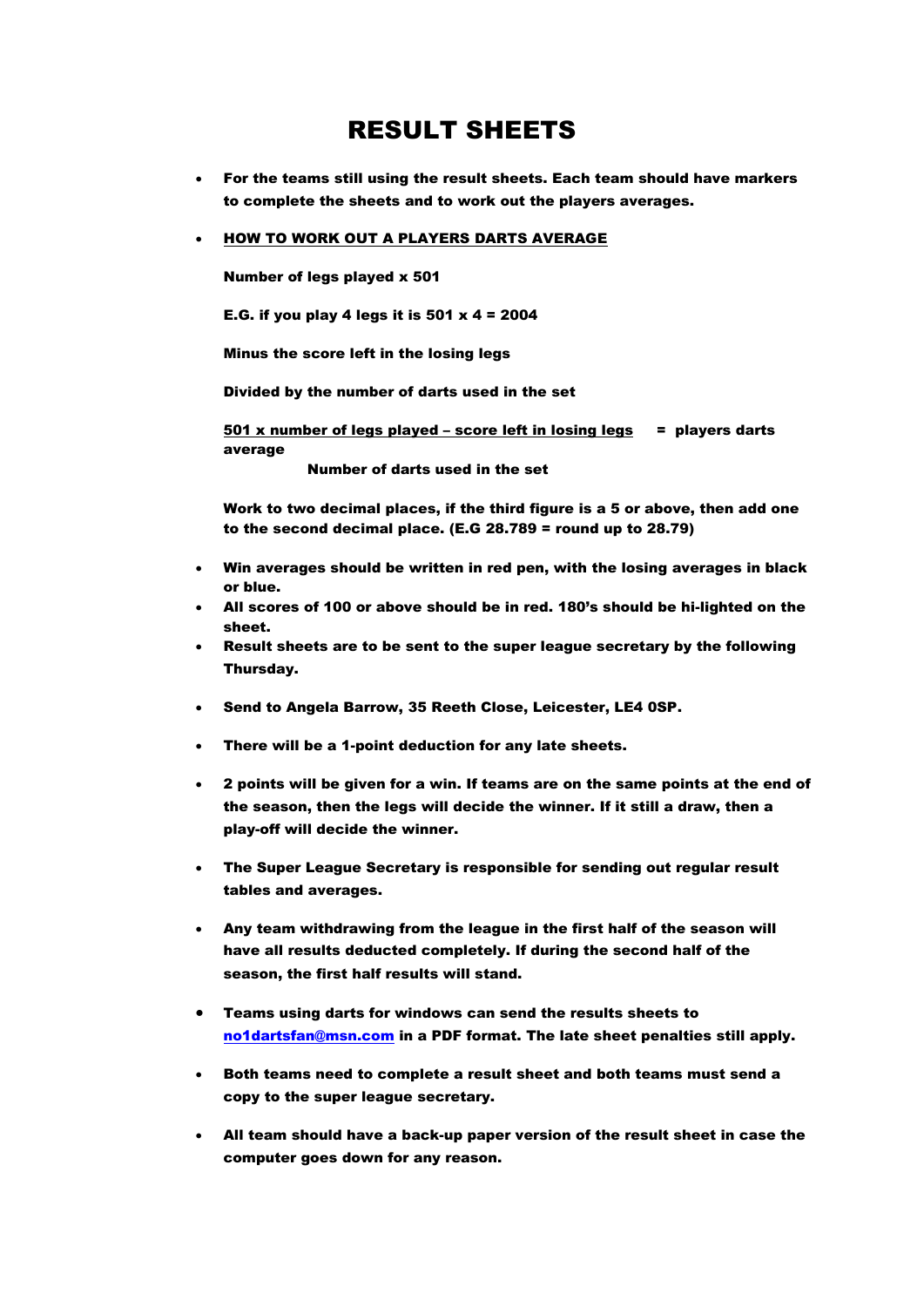## RE-ARRANGED GAMES

- Each team are all allowed to cancel one game per season. All other rearranged games will be down to the committees discretion.
- The captain of the team cancelling the game must phone the super league secretary no later than 48 hours before the arranged fixture date.
- The call must state why the game needs to be cancelled.
- The super league secretary will contact the team captain of the opposing team, stating that the game requires cancelling.
- The rearranged game can be played anytime during the season, all games need to be completed 2 weeks prior to the AGM date. But the new date for the game needs to be arranged within 2 weeks of the cancelled fixture date. The super league secretary must be informed of the new date and the date will be added to the fixtures sheet on the webpage.
- If a date is set and a team does not turn up the other team will be given the points.
- Any team deliberately giving away a game will have points deducted. All issues will be investigated by the committee and points deduction with be decided by the committee.